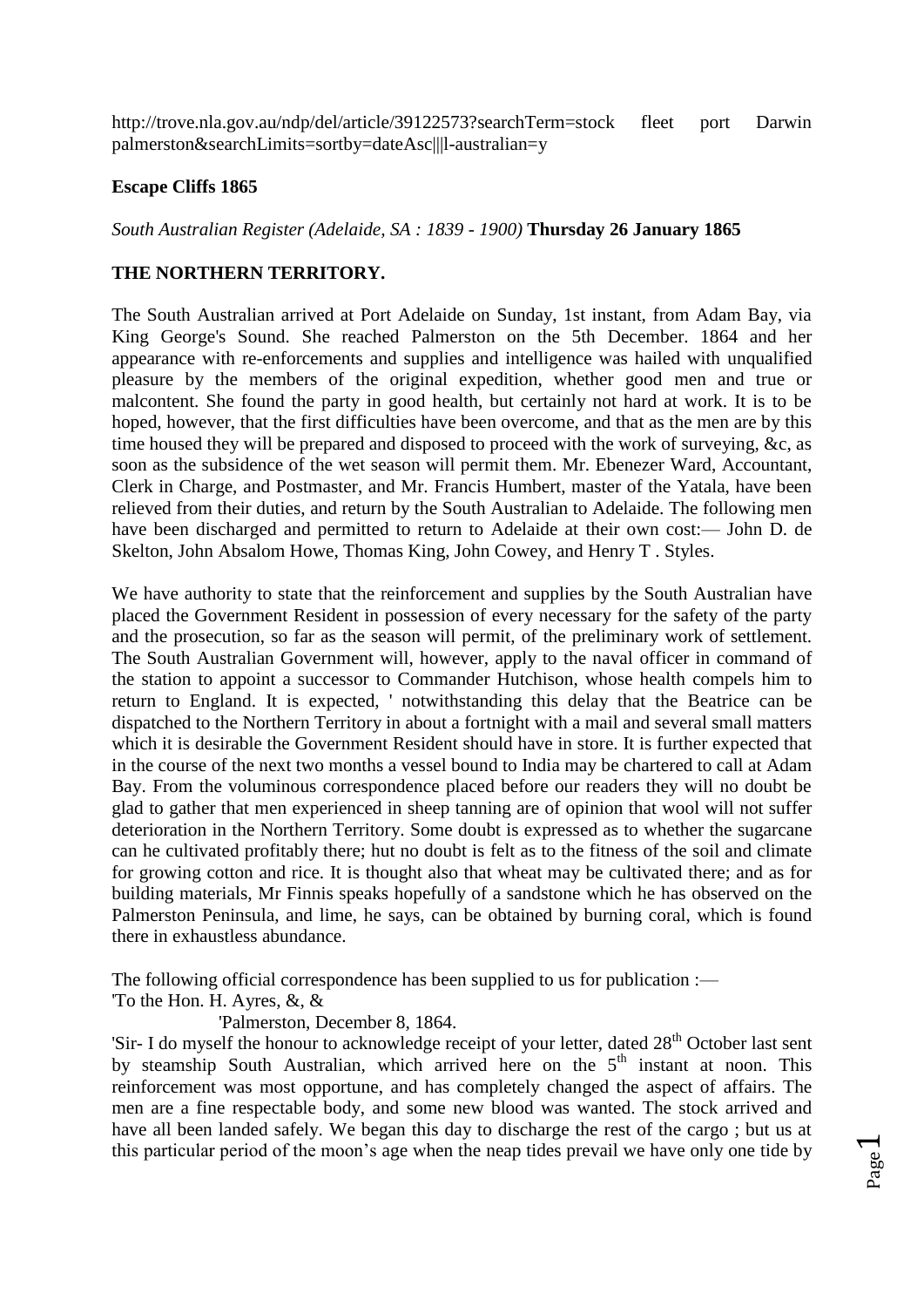daylight and as the boats can only cross the reef for about three hours each tide, I fear it will be impossible to clear her within the four lay days ; however, every effort is being made.

'On the  $6<sup>th</sup>$  I took the captain and some of the visitors to visit Port Daly whilst the stock was being disembarked. The want of fuel and the short time allowed for the stay of the ship has alone prevented the South Australian from entering, and I should have made every effort, even by cutting fuel for the purpose, but for the necessity of her leaving as early as possible to avoid the great cost of demurrage. I regret the serious inconvenience that has arisen from my omission to send duplicates of my despatches by the Henry Ellis. However, the reports as to the destination of the ship were so vague up to the last moment that I had doubts whether it would be of any avail to send any letters by her. Moreover, I was utterly unable to cope with the mass of correspondence which came before me. The copying press had not then been established, as our stores were not in a state to be unpacked, being under removal the time.

'On this occasion I have endeavoured to supply the omission as regards those I sent by Commander Hutchison; but the want of office accommodation, very insufficiently afforded by a tent full of dust and boxes, will render the duplicates incomplete.

' The Yatala has not arrived from Timor, but is hourly expected.

As soon as the new bands are available by the discharge of the South Australian, I shall make arrangements for the survey of the City of Palmerston at this site, as I have already intimated in my despatch by the Beatrice. I am fully satisfied that I have chosen the best site on the north-west coast, having seen quite sufficient of the country to come to this conclusion.

'As we are getting our supplies of water from wells at the distance of more than a mile, I prepared for the difficulty of having to cart over perhaps heavy roads during the wet season by sinking a well close to the depot. We have obtained excellent water at a depth of 24 feet, about a quarter of a mile due cast of the camp from the cliff, in the fullest abundance ; and from excursions I have made round and across the peninsula, 1 find water is obtainable over its whole surface, in this the driest season of the year, at depths varying from four to 24 feet from the surface, through strata easily worked with the pickaxe.

'As some persons have hinted at the Victoria River as a site for the first settlement, I think it proper to state my views on the subject. I find that no ship can get up the Adelaide River without being towed by three boats with a favourable tide. The current is strong, and the reaches are tortuous; therefore sails are useless. The tide rises 12 feet or more. No merchant ship could man three boats with the crews they take to sea; a steam tug would therefore be required, and a careful survey must be made previous to any attempt at navigation by such means. The delays and risks and expenses of such a system would deter any vessel from visiting a settlement up the Adelaide River, where, if placed, it must be at a distance of nearly 50 miles up to attain the fresh water.

'In the Victorian District these difficulties are much increased, as the tides rise and fall 30 feet and upwards, and the currents are from five to six knots an hour. It would require very powerful steam tugs to overcome this, and there would be no trade to make one pay for a very long time— until, indeed, an export was created, which must be the work of years.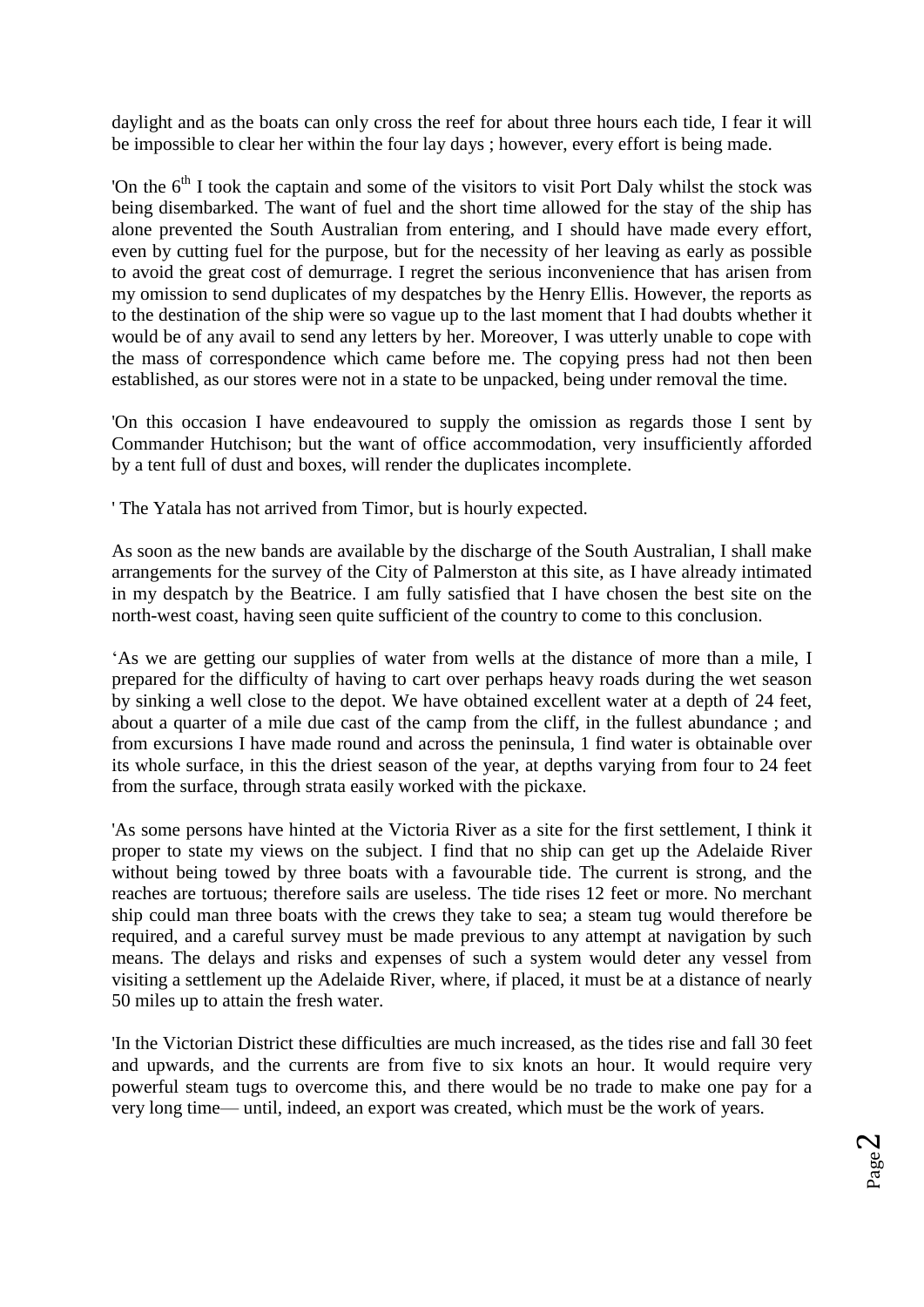'Whatever may be the result of future settlement on this coast in the formation of new sites of commerce and new ports, I am quite convinced from the foregoing considerations, aided by the printed evidence which I have studied, and my general knowledge of the coast and its capabilities and its tides, that a first settlement at the Victoria, would be a complete and fatal mistake.

'I have fully gone into the merits of this site in former despatches, and I confidently leave the correctness of the views entertained by the Government in framing my instructions, confirmed, as they have been most fully, by my own judgment on the spot, to be established by the result. I never felt more satisfied with any opinion on which I may have acted than with that which 1 have formed as to the propriety of the site I have selected for Palmerston.

'Palmerston, with its outer harbour in Adam Bay, where the steamship South Australian is now discharging cattle and other cargo at a distance less than one mile from the landingplace, and its inner harbour of Port Daly, connected with it by a road less than six miles in length, may safely look to the future in support of its pretensions to be hereafter a flourishing settlement.

'I have, &c,

'B. T. FINNISS, 'Gov. Res-.N.T.'

The following letter, addressed to the Agent General, is of sufficient interest to be published here. Palmerston, December 2, 1864.

'Sir— My last letter to you was written on board the Beatrice off Port Darwin on the 10th October last. Since then nothing has transpired of importance to landowners in England, l mentioned to you in that letter, however, that I had decided on fixing the site of the first town at Escape Cliffs. I now confirm that statement, and have to inform you that the city of Palmerston, as it has been named by the (Governor-in-Chief, will be laid out at Escape Cliffs, at the very spot where the officers of the Beagle. Messrs. Fitzmaurice and Keys, had to dance for their lives to avoid the spears of the natives assembled to attack them. We have got possession of the top of the cliff, and the natives are now a myth as regards the whole of the Hotham, or as it will now be called, the Palmerston Peninsula, for they have not shown themselves for several months. I do not think we shall have any trouble with them.

'On the 5<sup>th</sup> inst. the steamship South Australian arrived here with reinforcements of men and supplies of cattle and stores. She made the passage by Torres Straits, calling at Melbourne, Sydney, and Brisbane. She has brought us 40 fresh hands, 14 horses, and 400 sheep, all of which have been safely landed from the anchorage, something less than a mile from the cliff I am now in a position to proceed with the surveys, and they will be pushed with all possible vigour. I propose to lay out about two thirds of the city fronting the sea at the cliff. I am now in a position to proceed with the surveys, and they will be pushed with all possible vigour. I propose to lay out about two-thirds of the city fronting the sea as the cliffs, which is a fine healthy situation, open to westerly sea breezes, and the remaining portion at Port Daly, an inner harbour between the mouth of the River Adelaide and the Narrows. This harbour is safe from all winds, deep, and capacious. You have no doubt received from the Admiralty Commander Hutchison's survey, which will explain its capabilities better than I can do in writing. The land around the basin which forms the harbour is low, some of it covered at high water spring tide to the depth of six inches ; but there are other portions of the shore which though low are still quite free from any tidal influence.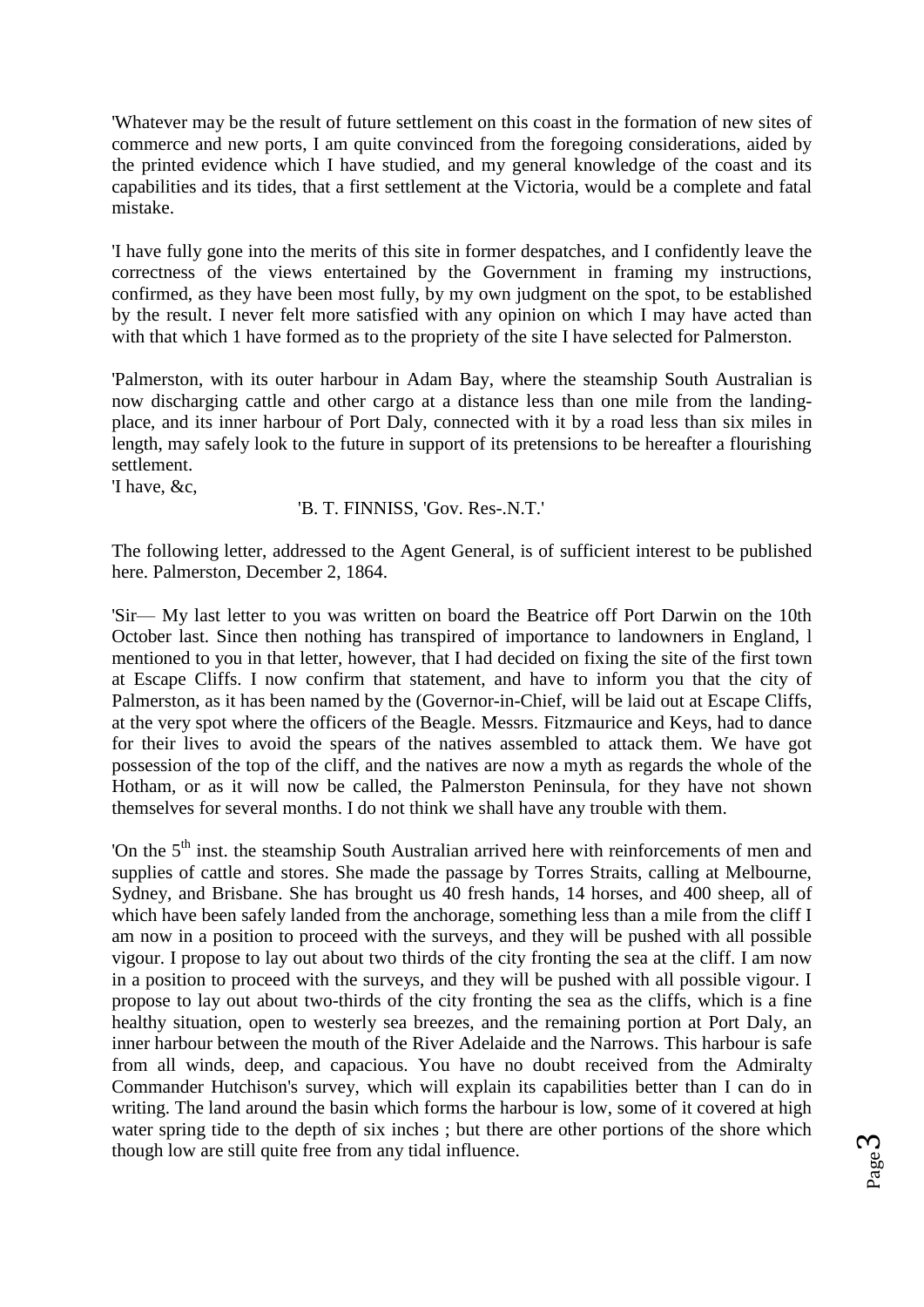The water being deep enough for vessels of any size to lay within a few yards of the shore, capital only is wanted to make wharfs and stores for the convenience of shipping. There is a level road from this to Palmerston, less than six miles, so that the busy merchant may after office hours take his drive to the more healthy and pleasant site of Palmerston for his dinner and social enjoyments.

'I have not laid out the city at the inner harbour, because it is a low swampy country, and will probably be hotter in temperature and less salubrious than the site at the cliffs. The whole of Adam Bay is a sheltered harbour, and for some years to come it is probable that vessels will not enter the inner harbour, as they are almost equally safe outside in a tranquil sea at all times, with scarcely a ripple, and they can discharge cargoes by lighters with great facility at Palmerston itself. The stock stations for sheep will be on the Daly Ranges, about 6O miles from Palmerston to the south, and for horses and cattle on the flats on each side of the river intervening; where the country is of the richest description, covered with tall grass, which it is scarcely possible to walk through, and abundantly supplied with fresh water from lagoons and running streams, which are found on both sides of the river at intervals of less than a mile.

'This country will form admirable breeding stations, having direct water communication for 6O miles with the shipping. The banks of the river are steep, and the water deep.

'Settlers in the interior will have no difficulty in shipping horses and produce from the steep banks of the river directly into lighters when provided, and from the smoothness of the water in Adam Bay they can have them taken alongside vessels anchored opposite Palmerston until the wharf and accommodation is erected at the port.

'I have no doubt from what I see of the climate, and from conversations with my shepherds and stockmen, that wool can be produced here as profitably as in the northern runs of South Australia. I think also that wheat can be grown successfully. As to cotton there can be no doubt that the flats of the Adelaide are admirably suited for its growth. Rice also; but sugar I should doubt, as the soil is not volcanic and the alternate wet and dry seasons would, I think, be unfavourable.

'I have not seen any limestone yet but there is a white sandstone which will be found, when quarried, to produce excellent building stone. Lime, if not discovered, can be had by burning the coral, which can be collected in abundance from any of the coral reefs which everywhere fringe the north-west coast.

I see no harbour that in an equal degree with this opens access by water with so large an extent of available country. In this respect the Victoria alone could compete. But judging of the effect of the tides and currents in that river by what I see of the Adelaide River. I am convinced that no settlement there would thrive, because no sailing vessel can safely enter and depart without the aid of a steam tug of great power. This disadvantage attaches in some degree to the navigation of the Adelaide River, where the tides rise only 12 feet and rush with a velocity of only three knots at hour; whilst in the Victoria the tides and currents are more than double, from which must result more than double the difficulty of navigation. Stock will thrive in the back country of the Victoria, and in the course of years, when an export has been created sufficient to employ many ships, it will probably become a port of importance.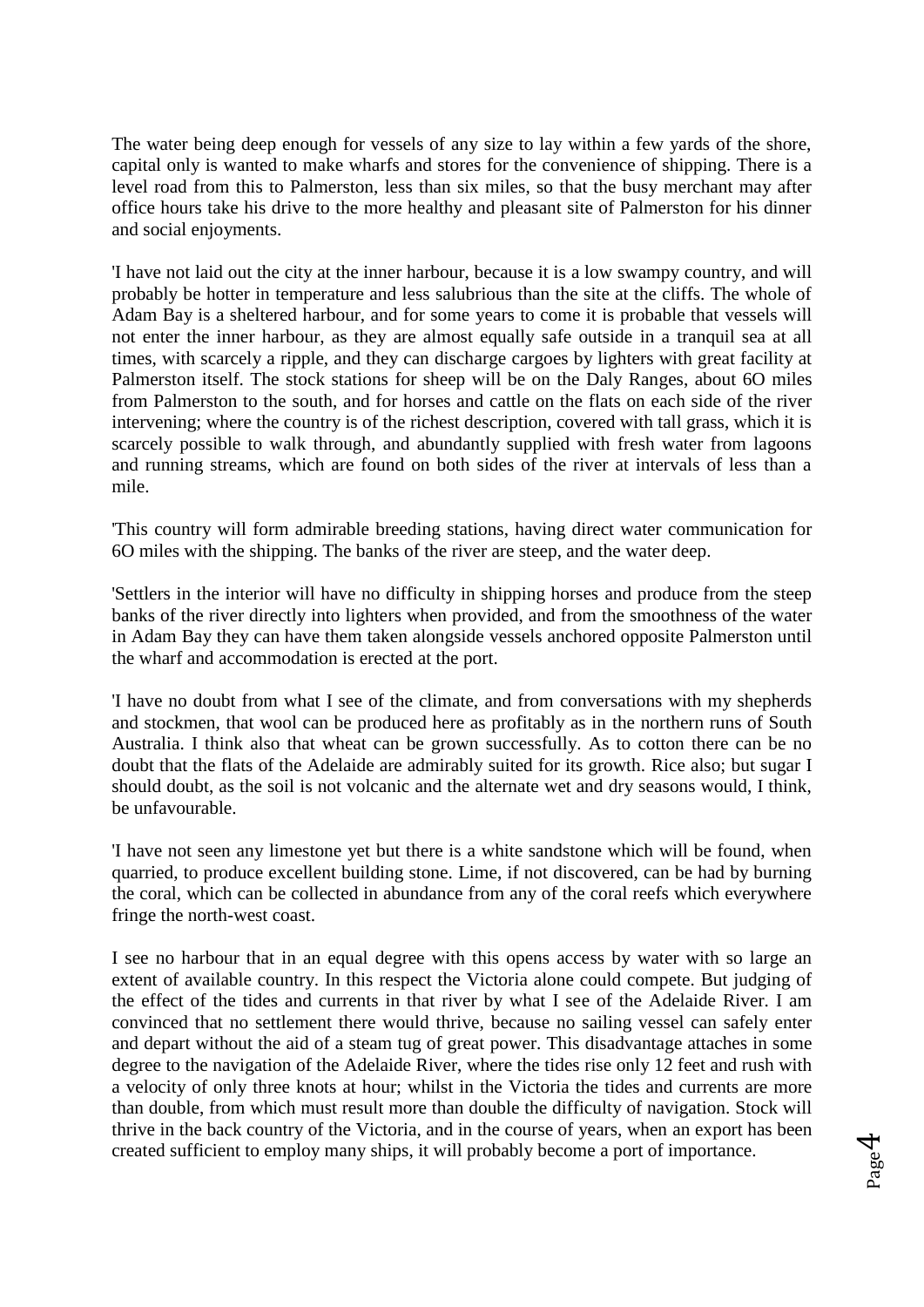But as we must work for the present as well as the future, Palmerston as now situated is open to the visits of ships of every description and tonnage without danger or delay. The soil of the peninsula, about 50 square miles, consists of a ferruginous sandstone, which forms an admirable dry site for dwelling-houses; and although not so rich as remoter land, yet it produces oaten grass long enough and thick enough to render walking through it a matter of great difficulty, and trees and shrubs of many varieties amongst them the spiral and the cabbage palm. Under these circumstances I infer that it will be suitable for many descriptions of cultivation: and as water can be obtained over the whole area of the peninsula by sinking wells from six to 26 feet deep, this portion of the district to be surveyed will be profitably occupied by future settlers. There is some very rich ground about three miles cast of the cliff, which will form the market gardens of Palmerston.

'Fishing will be profitable, if undertaking as a trade by skilled persons, especially, I think, turtle fishing and trawling for crabs, sole, and other flat fish. The crabs are fine and large, but are not easily taken by us without proper means.

'I found the natives very troublesome at first. They were shy, and would not approach us for some time but after making and receiving signs of friendly intentions they came to us in great numbers, abusing our confidence by stealing, and claiming everything that was within their reach. Their pertinacity in this respect was so great that to avoid quarrels we were obliged to suspend all work during their visits, which became at last too frequent and troublesome. Not having an interpreter between us, it was difficult to make them understand that our peaceful behaviour was not the result of inability to defend ourselves; hence a quarrel at last arose. One of them was shot, but not until they had wounded one of our party, and they retaliated by spearing our horses. I sent out a retaliatory party to clear the peninsula of the natives by destroying their camp, and in an affray which took place another native was shot dead, a noted chief and thief, to whom I had shown the greatest kindness. Since this, which is now nearly three month, we have had no communication with them. We see their fires about ten miles off, up the river, and on one of the Vernon Islands. I think that their hostility has been averted at very little cost to them, and I have no doubt our stronger party will awe them into respect, and that thus our future communications with them will be of a friendly nature. I never expect to find them useful as labourers, although some such views have been enunciated. They speedily shirk away from the labour of unloading boats, although I gave then food for every package they carried. They are too fat and well fed on easy terms from the natural products of the country to care to work. We shall require for outdoor operations a large amount of labour before which the numbers of the whole native population, if converted into the civilised habit of working for wages, would be quite inappreciable. We must have Asiatic labour, and that speedily, before we can have building, roads, or cultivation to any extent. Landowners who intend to settle must see to this. I have made this letter rather long for official correspondence, and have departed from the usual rule of confining our remarks to one subject; but I know every information to be given by persons on the spot will be valuable to future settlers and speculators.

> ' I have, &c , 'B.T Finniss.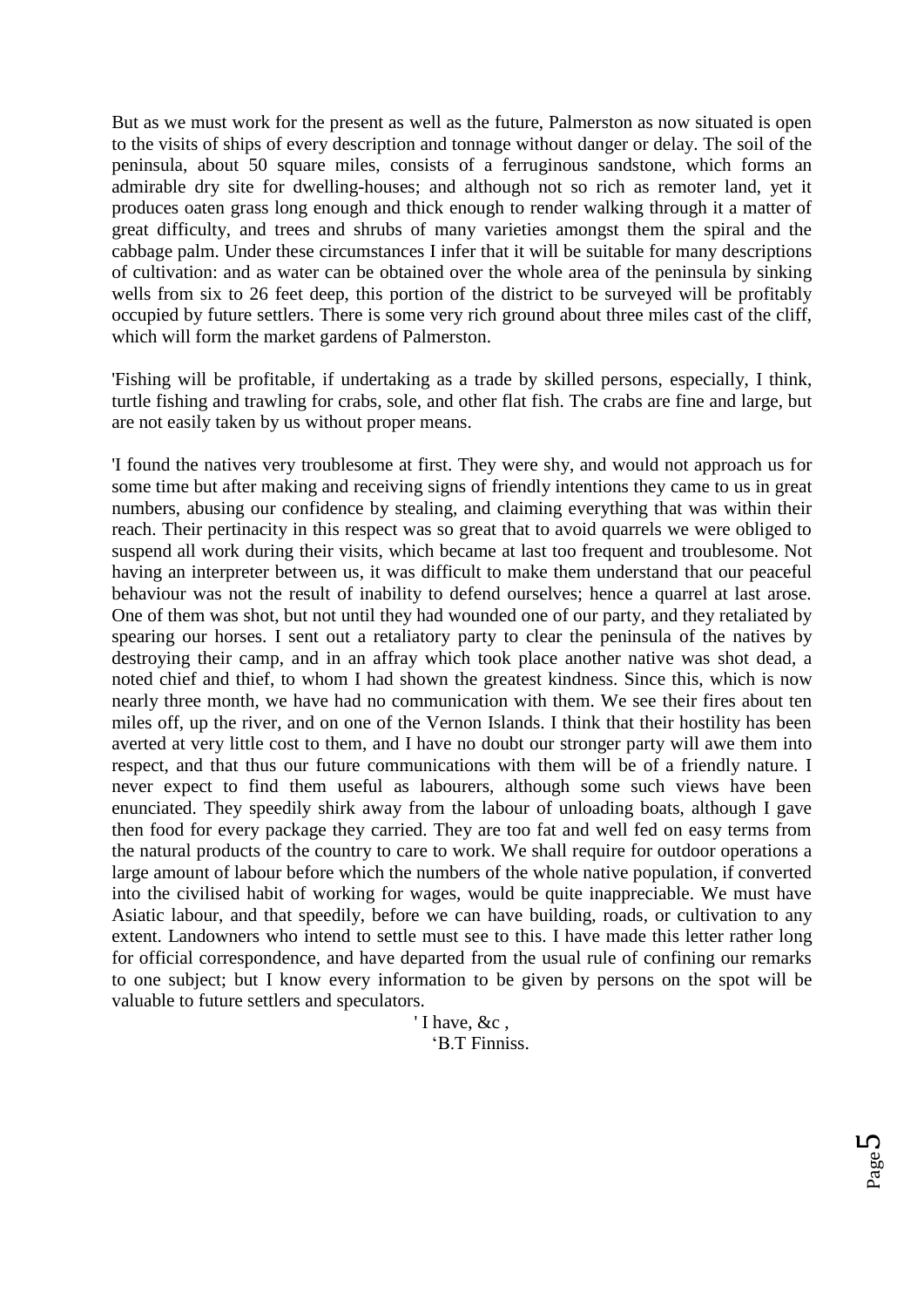'G. S. Walters, Agent-General.' 'Northern Territory, South Australia, Depot Escape Cliffs, October 6.

Sir— I do myself the honour to report proceedings in continuation of my despatch No. 2 of the 10th August last, which was dated from this depot. On the  $16<sup>th</sup>$  August I discharged the Henry Ellis, finding her rather an encumbrance than a service to the expedition, as the master made too many difficulties about mooring her when required, and she had only a captain's gig in the shape of boats, and was herself undermanned by the loss of two of her seamen— one by desertion in Port Adelaide, another by drowning in Adam Bay. It would have been impossible to use her as a depot, even if these circumstances had been otherwise, as whilst any stores were on board some of our party had to remain with the Assistant Storekeeper to watch the stores, and almost every package was required ashore to supply some article of necessity for the expedition.

'Captain Phillips was settled with on the  $16<sup>th</sup>$  August in the following way:— Five hundred pounds (£500), as due under the charter; four hundred and sixty-four pounds (£464), hire for one month under the original agreement ; and thirty pounds twelve shillings (£30 12s.), for supplies had during the voyage and pending her stay in Adam Bay. The total sum paid to Captain Phillips, therefore, amounts to nine hundred and ninety four pounds, twelve shillings (£994 12s.), which was done by a bill on the Agent General for £1000 at par, the balance being returned to the accountant here. Having found all that was needed for an infant settlement at this place, viz a convenient harbour, fresh water in sufficient abundance and easily obtainable, an apparently healthy, cheerful site, and good soil in abundance, I made this my permanent depot, and collected all the party here on the  $31<sup>st</sup>$  August with the cattle and stores— I regret to say, however, with the loss of three horses and three bullocks, which I am satisfied died from the effects of eating a poisonous weed which appears to grow chiefly at the Narrows near salt swamps, and probably in similar situations elsewhere.

'The labour of setting our stores collected - I cannot say secured - at this place has been immense, under all the disadvantages and difficulties that opposed us.

'The goods were first landed in boats from the anchorage outside, nearly a mile from shore, across a mud-flat, which was only accessible twice a day when the tides flowed. Thus very seldom could more than two trips be made by each boat. When the goods had to be carried by hand through the water to high water-mark. The varying heights of the tides at neaps and springs rendered high water-mark a constantly shifting line from the point where the goods were landed, they had then again to be handle at a subsequent time and carried to a derrick, which I had caused to be made to hoist them up the cliff, about 25 feet high, for a distance of about 100 yards over deep heavy sand. When collected on the top of the cliff they were again removed by animal power to our position, about 400 yards south of the landing-place. I found my party quite insufficient for the labour. There are eleven officers in the expedition. Three men on horseback were required all day to watch and protect the cattle at their feeding ground three miles off, and another party of four was constantly employed digging wells and fetching water to the camp. These casualties with cooks, shepherds, and sick, rendered my effective strength, quite insufficient for the work to be per formed, hence there has been much damage to too stores from accident, water, weather, and I am sorry to say plunder in some cases.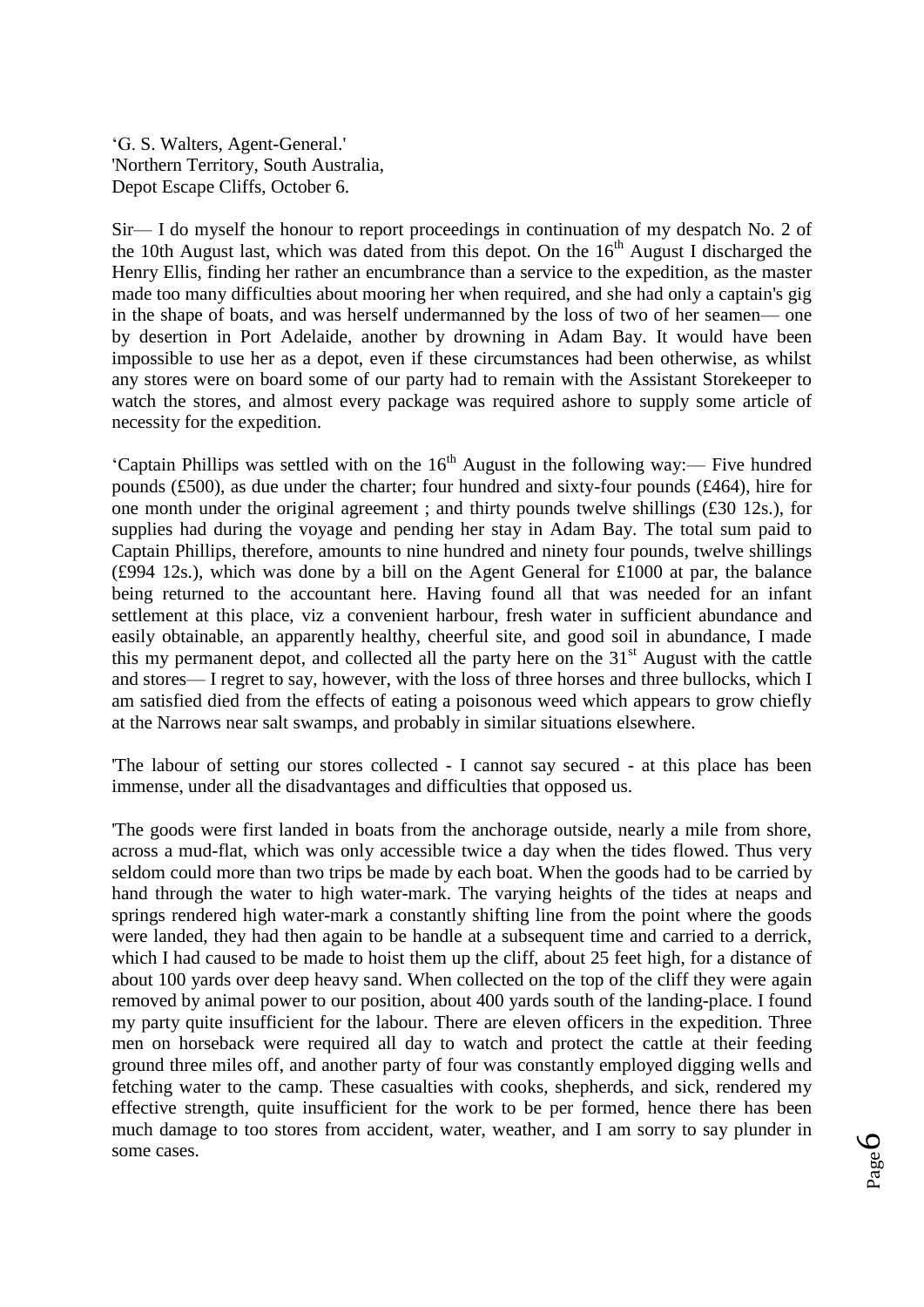I have not yet got my stores housed, or indeed any of the party; that is work yet to be performed, whilst change of weather is threatening. The wooden houses are not yet landed at this depot. They were taken out of the Henry Ellis by the men of the Beatrice through the kind assistance of Captain Hutchison, and safely stacked on the beach at Point Charles, the only eligible place at the time they were landed to which they could be conveniently conveyed. The Yatala and the Julia, with seven of my men, are at this moment employed rafting them off, and I expect to have them here to-morrow.

'I stated in former despatches that the Beatrice had proceeded to Timor for supplies. She returned on the first day of this month with supplies of fresh provisions, fruit, and vegetables, greatly to my joy for her presence was much needed, and I had strained my eyes for days watching her appearance.

'My anxiety was occasioned chiefly by the failure of our stock of food. We have abundance of flour, tea, and sugar, but our salt meat, of which we had only brought a stock of pork, had become tainted and unwholesome, both in the large and in the small barrels; and our small stores— rice, cheese, jams, and peas— were exhausted. Our sheep, now reduced to half a dozen, were husbanded; but even when killed afforded very little nourishment as from the grass having been of necessity burned they had to subsist on leaves and shrubs.

'The health of the party from these combined causes, exposure on exploring trips amongst swamps, insufficient animal and succulent food, hard labour in a tropical sun, and perhaps also from a changing season, had begun to fail, and with it their spirits and energies. None of these causes had been assigned by the surgeon of the expedition. Dr. Goldsmith, to account for the sickness, which he attributes solely and exclusively to the quality of the water. But I am quite satisfied that he is mistaken in this opinion, and his own reports, which I transmit by this mail, admit the fact. The alarm created and excited was sufficient to cause despondency, and 1 have no doubt that it had such an effect.

'From the very day of the arrival of the Beatrice a change has been operating for the better in the health of the men. This morning Dr. Goldsmith only reports one sick of my party, viz. Mr. Pearson, who has been on the sick-list since his wounds. I have given the men as much fruit and fresh vegetables as they can consume. We killed our first buffalo on the morning after the arrival of the Beatrice, and we can, with the aid of fishing and kangaroo hunting, now make our supplies of fresh meat and vegetables hold out for three months.

'On the 9th Commander Hutchison proceeds to Timor on his way to Adelaide, and I have ordered the Yatala to accompany him as far as Timor for additional supplies, to enable me to hold on for a further three mouths, by which time I presume the first reinforcement from Adelaide will reach us.

'I send Mr. Davis, the assistant storekeeper, with all my remaining funds on board the Yatala as supercargo. The Yatala cannot be completely repaired at Timor, as Captain Hutchison informs me that they have no sheet copper or copper rods. Iron will be substituted, but will not last 12 months: but as her speedy return is a matter of importance, owing to our necessities and the expected chance of monsoons, there seems to be no alternative. Perhaps Major Douglas could send copper pintels for the rudder and sheathing copper for her bilge and keel from Adelaide. If so, she could be repaired here by her own carpenter.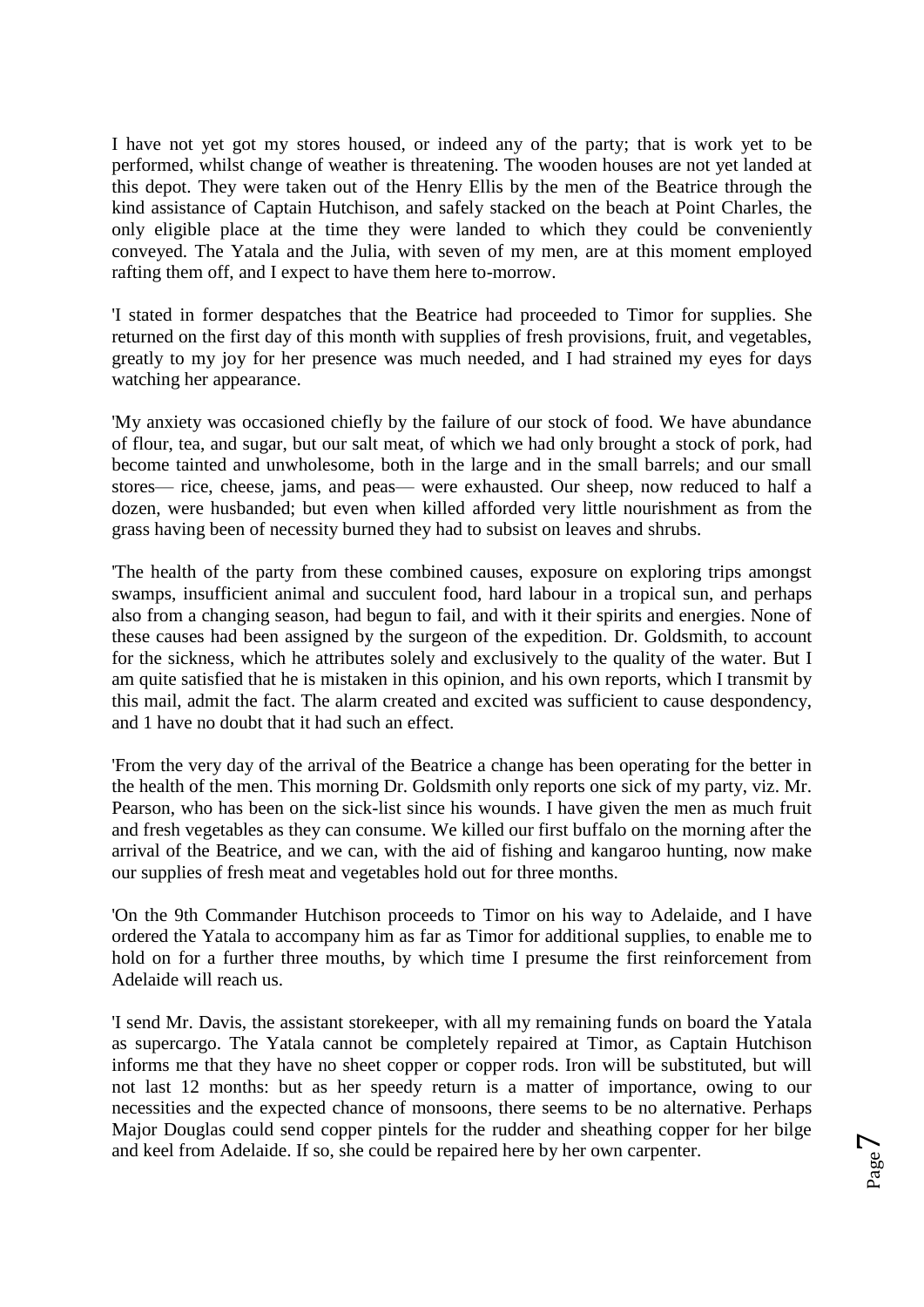The little fleet will be accompanied as far as Port Patterson by the Julia with 16 hands, including myself. I avail myself of this opportunity to take a view of other harbours, assisted by the judgment of Captain Hutchison, before I finally declare the site of the capital. I shall return in the Julia with my mind fully made up on this subject. In a separate despatch at the last moment I shall communicate the result of our united examination. With respect to the progress of the surveys I have much to say, but very little time in which to write. Nothing has been done in the way of surveying at present, nor can I commence, even assuming this to be the site for settlement, until I get the stores and party under shelter from the rains. The hurricane squalls, as they are termed, blow from the north-east with considerable violence, and it will be unsafe to trust to the insufficient shelter of tents in a climate in which health can only be maintained by care, good shelter, and good food combined.

'I do not like, under all the varying circumstances that may occur, to promise any particular time for the completion of the surveys of the town and port. I can only venture to say that I hope they will be completed before the 1st of March next. I have a season to meet which I know nothing of, and I have but a small party, entirely inadequate to spare ten men for the field under the circumstances that have occurred and may occur. But of this the Government may rest assured, that no exertion on my part shall be wanting to get the land ready for selection as early as possible. I have taken up this service in the full conviction that my reputation and honour and welfare are involved in its success; and though I have had to struggle through more difficulties than were foreseen. I am not daunted with the prospects before me, nor do I entertain the slightest doubt of the ultimate accomplishment of all that was expected.

' With respect to the rural surveys, I shall want at least 40 fresh hands, all hardy labourers, and no officers, with provisions, tools, drays, cattle, and horses. I have as many with me as I can possibly find work for, with the addition I allude to, for the next 12 months. They will only impede me. They will require food, shelter, and attendance if they come, and have nothing to do. When I require more it will be easy to communicate with the Government. But in the meantime they will be a positive obstruction. One thing must be supplied to me immediately, viz., a lighter or punt of about 20 tons, and drawing less than three feet water. Without such a convenience I cannot move a single party across the Adelaide River, or any of the rivers. The punt should be, say, from 25 to 30 feet in length, and about eight feet wide clear inside. She must be made to carry a dray loaded and bullocks. There are no means of conveniently or safely landing or embarking horses and stock without such a boat, or of landing cargo except at great loss of time and damage; moreover, the stations inland can only be supplied in this manner. Without roads in this intersected country drays are almost useless, and pack-horses can scarcely travel at present on account of forests and creeks with muddy banks and freshwater swamps. I can push on the rural surveys up the east side of the Adelaide River, where there is abundance of fine land at a distance of five or six miles from the river and so gain the Daly Ranges on this side. But all surveys on the west side must be suspended until I have such means of transport. The seas here are tranquil as a lake; but the waters of the rivers are turbid, subject to a rise and fall of tide varying from 10 feet here to much more down the coast, and the reaches of the rivers tortuous, so that sailing-vessels have no chance of using a wind: they must be towed. A punt should have a strong mast and gaff, to be used to hoist cattle and heavy goods, and she should also have a stage in her stern to let down when necessary to admit horses and drays to enter and be withdrawn when alongside of the banks of the rivers, which are deep enough to admit of this stage reaching the firm ground. I have dwelt in detail upon this, because it is an absolute necessity for the surveys.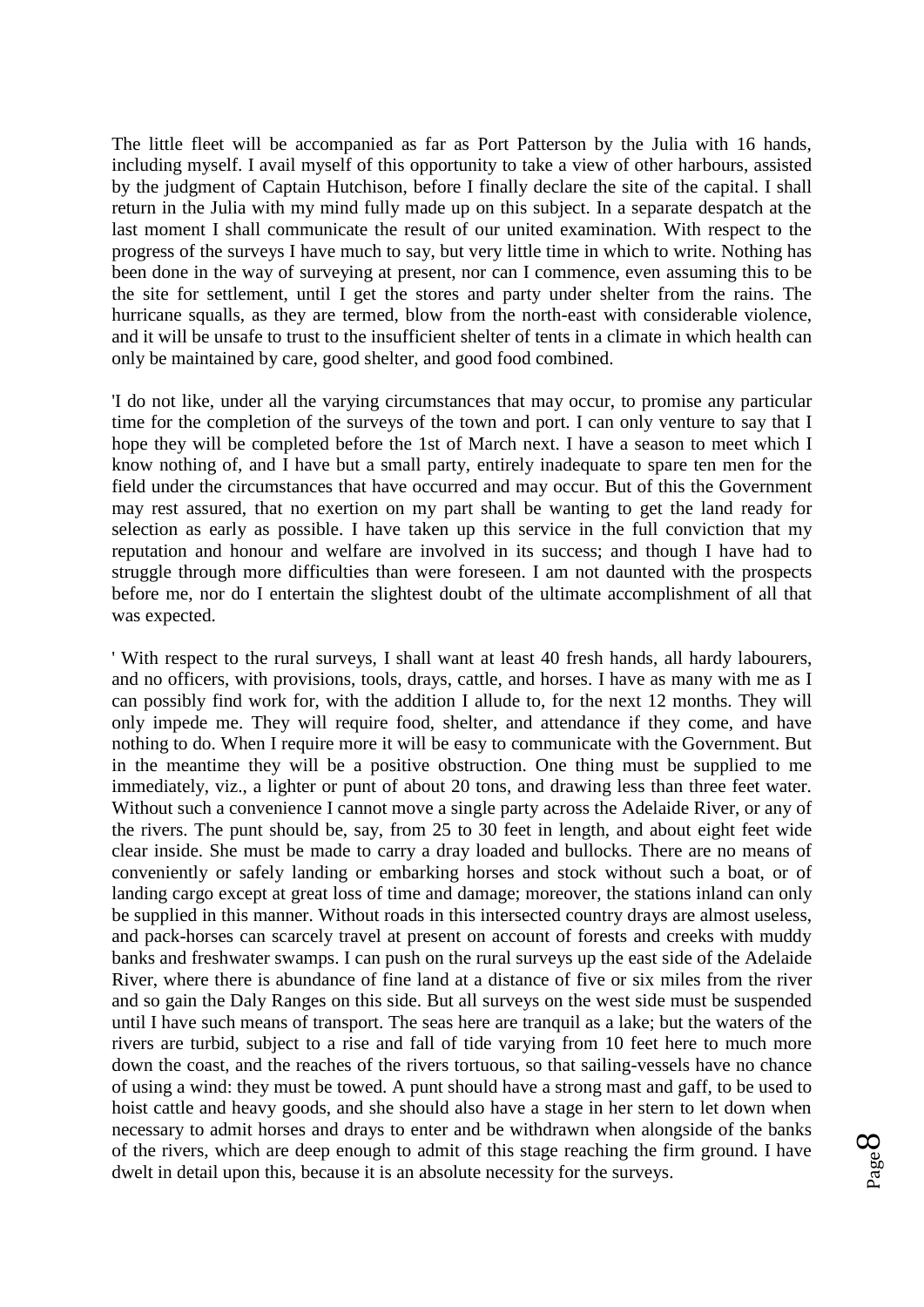I am now altogether without funds, or at least shall be so in a few days. A supply should therefore be sent. Bills on London, &c, can only be negotiated by sending a vessel to the islands at a great cost. For supplies to be derived from them they will of course answer: but I ought to have cash. The men have their dealings with themselves and with the stewards of ships, and they like to send their own cash to Timor for supplies. I would suggest, however, that, instead of paying the men who desire to remit to Adelaide by procuration orders, as I am doing at present, a credit should be established at one of the Banks— say the English, Scottish, and Australian Bank in Adelaide in the name of the Government Resident or the Accountant here, and that he should have the authority to pay by cheques drawn against such credit, which should always be watched by the Treasurer in Adelaide, and varied in amount according to the growing expenditure of this place.

'I have now, in conclusion, a suggestion to make with regard to the mode of selecting rural lands. If I am to defer notice of selection until 250,000 acres of land at least are surveyed, this will be the result :— The surveys will be obliterated long before completion by fires which must overspread the country or no one can move through the long grass, by excessive growth of underwood, by heavy rains saturating the ground and destroying spade marks, and by white ants, which, in three months, leave the wood of this country nothing but a shell. Stone is not to be had except at long intervals, and that of such a hard texture as not to be easily broken by a hammer.

'These difficulties can be partially, perhaps wholly, met by altering the regulations by legislation, if necessary— giving power to the Government Resident to call on holders of land orders to select, as soon as blocks of say not less than 20,000 acres shall be ready, on a month's notice. The order of choice could then be determined in Adelaide, and the numbers of the land orders, with the order in which they were entitled to be used in selection, communicated to the Government Resident. There are some details of minor importance to be attended to in this scheme, such as the opening of a block for selection, how long the holders of land orders may withhold the exercise of their right: if any proprietors with a large block of land, when it came to their turn, they might indicate the locality for survey under certain restrictions to prevent the cost of distant operations away from settlement, supplies, and where the survey parties alight be exposed to danger from natives. I know that too much capital is involved in this undertaking, and too lively an interest felt in its success, to feel it necessary for me to apologize for the length of this communication, because it contains, unlike some of the letters which I have lately been compelled to write, much matter for consideration.

'I have. &.

 'B.T. Finniss, Government Resident. 'The Hon. H. Ayers, Chief Secretary.'

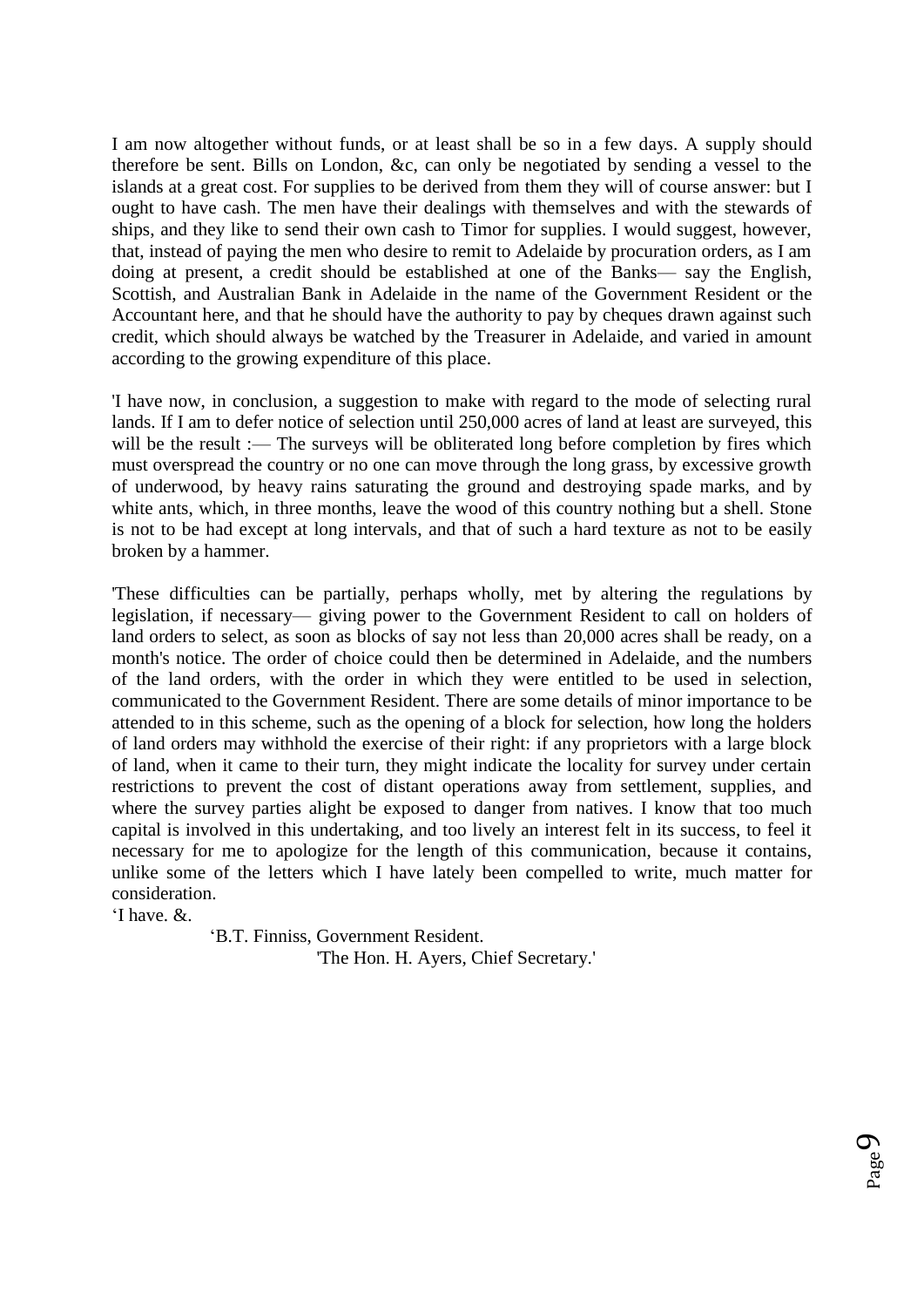Extracts from a letter addressed by Dr. Goldsmith, Surgeon and Protector of Aborigines, Northern Territory, &c, to the Hon. the Chief Secretary, Adelaide.

'Camp, Escape Cliffs, Northern Territory,

December, 1864.

'Since I had the honour of addressing you by letter dated October 5, I am happy to inform you that there has been a great improvement in the state of health of the members of the expedition ; but unfortunately we have latterly been short of provisions, from the effect of which the men are getting into a debilitated state, attended with nausea and irritability of the stomach. Owing, however, to more energetic measures having been adopted for the procuring of fresh food, and by the use of tonics in the shape of quinine and wine, I am happy to be enabled to state that the symptoms have all vanished, and I trust our present immunity from sickness may long continue.

'I forwarded by the Beatrice's mails, which left in August, a list of medicines and medical comforts required for the expedition, to which (as it is probable they will not be forwarded till after the South Australian arrives in Adelaide) it will be necessary there should be some alterations and additions, as I have been enabled to obtain some medicines from the Beatrice, and the opportune arrival of the steamer with fresh provisions will render the procuring some of the medical comforts unnecessary.

'I therefore now enclose a list of medicines and medical comforts which I consider necessary at the present time, and which I shall be glad to receive. We have had no communication with the natives since my last letter. They have been seen, however, on the Vernon Island, which they frequent for the purpose of fishing and catching turtle. They are not near so numerous as the letters which I have seen in the Adelaide papers would seem to intimate.

'Abstract of Sick Reports, October 8 to December 8 — October 8th, Mr. Pearson, debility: 16th to 19th Captain Humbert debility: 19th, Atkinson and Ware, bilious attack: 26th, 27th, and 28th, J. Howe, farmiculae(farmicular artery?) and debility ; 27th and 28th, J. Gilbert, sore heel; November 12th, Wiltshire, diarrhoea; 13th, 14th, 15th, and 16:h, W. Smith, carbuncle: 15th, Brennan, rheumatism; 16th and 28th, T. King, nausea and gastric irritation: 18th, W. P. Aura, gastric irritation; 18th to 24th, J. Cowie, haemorrhoid ; 24th to 26th, T. King, sore arm; 26th, S. Baker, debility. Since when no sickness.''

Extracts from a private letter from the Government Resident to the Hon. H. Ayers :— ' Palmerston, December 11, 1864

'The wooden houses are not yet erected. The first will be finished by Christmas Day, having been begun a month since and continued by three of the new carpenters. I shall, however, by billeting the new hands on the old and by erecting huts get all safely in shelter very shortly after the departure of the steamer.

'I shall put three survey parties to work immediately, and I think there is very little doubt now that the town will be laid out ready for notice of selection in about two months, unless any very extraordinary sickness or weather sets in, which, however, I am not prepared to expect. '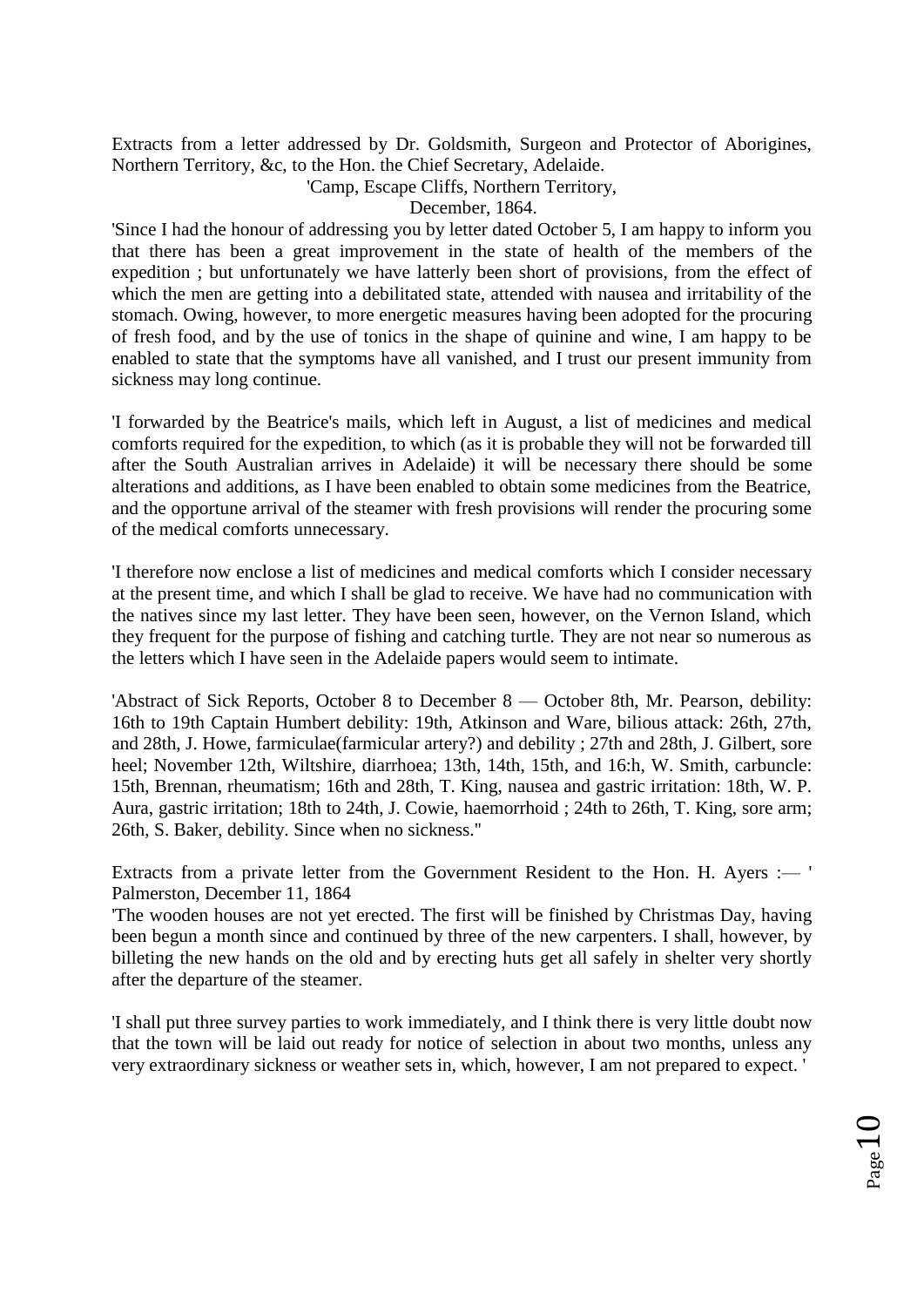The Governor's speech on the departure of the expedition has done much good in this camp, and the lively personal interest which he evinces in the success of the expedition relieves men from any idea that the Government are indifferent to proceedings here, but are on the watch to render aid and assistance the moment the want becomes known.'

## [From our own Correspondent.]

## 'Northern Territory, December 6, 1864.

'My last communication finished with the closing of the mail on the 8th October. On the morning of the 9th the Beatrice, Yatala, and the expedition-boat, the Julia, sailed. The Government Resident proceeded on board the Beatrice. It was intended for all to keep together until they made Port Darwin, where some tons of rock from Talc Head were to be put on board the Beatrice for Adelaide, when that vessel and the Yatala were to proceed to Timor. On the same afternoon our buffaloes were lost, and they have not as yet been found. On Saturday, the 15th, the Julia returned with the Government Resident. It was reported that on only two occasions had any of the party landed— once at Talc Head, and again at some other place: and on neither occasion proceeded a mile inland. This is the sum total of the exploration of the coast to the south-west of our present depot, or site of the City of Palmerston, as I believe it should more properly be called. In proper order I will give you the sum of the exploration to the north-east. On the 19th, a store, which was commenced on the 9th October, was finished, and the stores housed; and not much before it was time, for on Saturday night, the 22nd, we had the first good fall of rain that we have experienced since leaving Adelaide. We were now suffering very much from the want of food, and on the 27th October party was dispatched to the Narrows to fish and hunt. They returned late at night on the 25th so that the fish and kangaroo could not be got from the boat until the following morning. Owing to the heat of the weather the fish were so far decomposed as to be unfit for food; the kangaroo, however, afforded a good and very welcome meal. On the 3rd November another party was dispatched to what we have been in the habit of calling Chambers' Bay (although very many are very sceptical as to the fact of Stuart ever having been on the Adelaide River, many things going to prove the correctness of such an idea). This party were instructed to fish and hunt, and send the fruit of their labours over-land to the camp from time to time. The locality however, was not favourable, and only a very limited supply was received from this source. On the 8th November the Government Resident left in the Julia, and after landing at Chambers's Bay, where the hunting party were encamped, proceeded on towards the mouth of the South Alligator River, on nearing which they returned and again landed at Chambers's Bay, remaining all night, and returning to Escape Cliffs on the morning of the 12th. This is the whole exploration that has been done to our north. The party did not land at any place except Chambers's Bay. It is rumoured that the object was to land if any place resembling Point Stuart could be seen, but as no place at all resembling that point was to be observed this party did not land. No other event of importance enlivened us until the arrival of the South Australian, which we first sighted on Monday, the 5th December. The mails were landed and distributed before noon, I and we were regaled with some animal food in the shape of fresh mutton a treat we all enjoyed, and it is to be hoped that now things will go on more smoothly. The amount of work done up to the present time is remarkably insignificant: - A log hut 12 x 12, and a log store more than twice that size; three side-walls of one of the wooden houses for the Government Resident erected, and the roof covered in ; a tall cabbage palm, 58 feet long, having been reared for a flagstaff; and a well about 25 feet deep sunk about a quarter of a mile from the camp. In this well we get water better than what we had from the shallow wells about two miles away; but yet it is not good: it has the peculiarity of turning black when mixed with a little brandy, and it appears (very singular indeed when one puts a glass to his mouth supposed to contain brandy and water to see it have the resemblance of weak ink.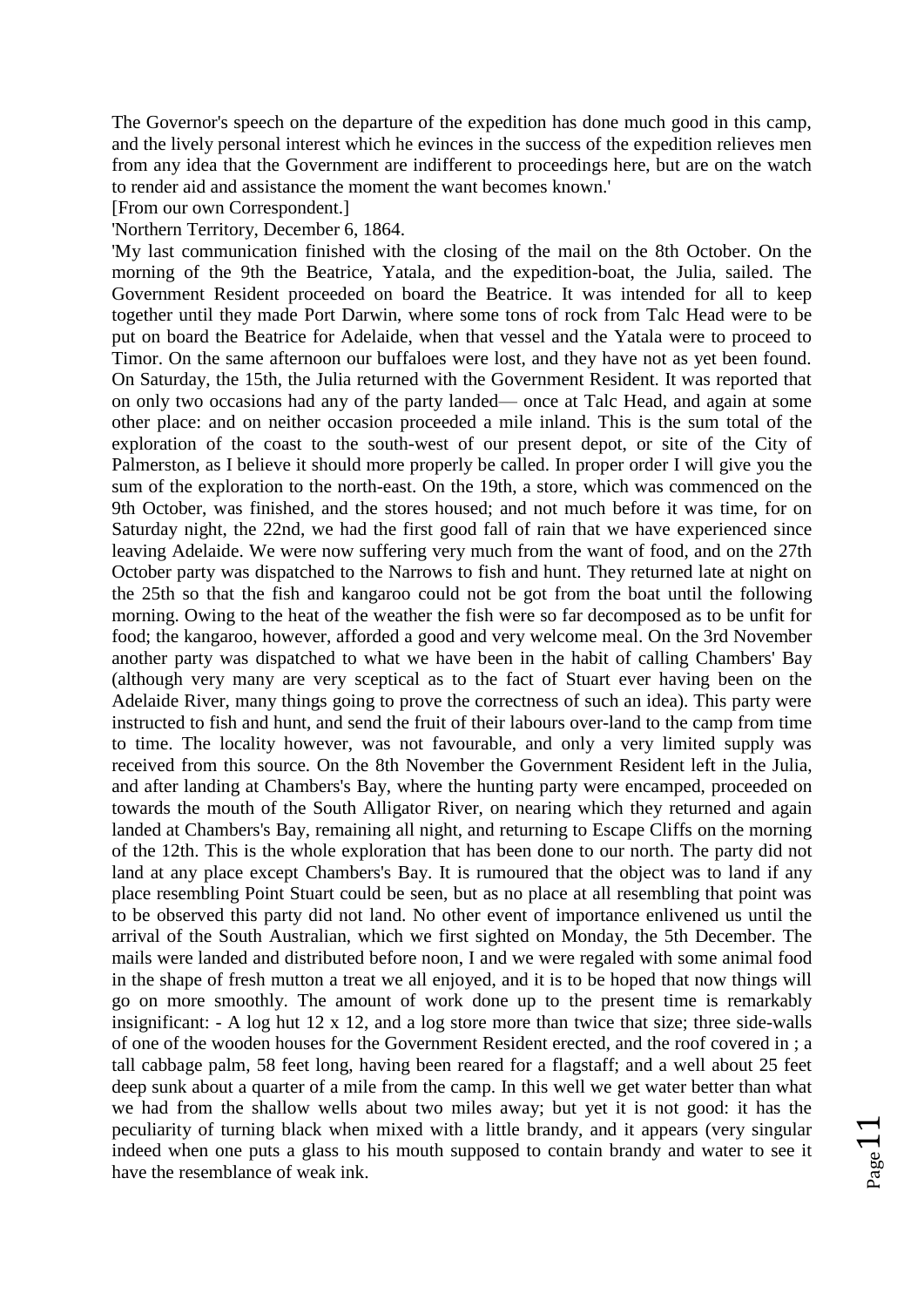'Up to this date nothing has been done in the surveying line, and I can see no prospect that anything will be done before February or March; for we have every reason to believe that the rainy season must set in within a very few days, and if we have anything like tropical rains it will be impossible to work during the wet season. Then it is rumoured that the Government Resident has some intention to have huts erected for the men : but, judging by past experience, this, which would be a very beneficial measure, appears highly problematical. You will, no doubt, hear many complaints that this place was pitched upon as the site of the future city without sufficient information about the rest of the coast: but on this I will not give an opinion. I simply recommend every intending settler to bring stone, lime, distilling apparatus, and building timber with him, or be content to live in a reed thatched log hut. The climate is warm, but I believe very healthy and outdoor work could, as far as we have means of judging up to the present, be prosecuted early in the morning and after 4 in the afternoon. The soil, however, in the vicinity of the town is an arid sandy scrub, interspersed with swamps and salt creeks, and the interior of the country would lie inaccessible during the rains. I hope the holders of land orders will continue to feel every confidence in the present Administration, and consider that their interests have been duly studied in the selection of the new capital.

'I may mention that the horses and sheep per South Australian were all landed safe; 397 out of 400 put on board were landed. Messrs. Stow and Stuckey arrived with the intention, I believe, of selecting the town allotments; but alas, there were no allotments to select, and instead of finding us encircled in a stockade with guns mounted and all preparations for withstanding a siege they found us sleeping in security, without palisades or earthworks, not even a watchman patrolling at night, the military guard having been dispensed with some considerable time before. Several members of the old expedition go home with the steamer, and one or two who came out by the South Australian go back by her; whether they have made their fortunes or are disgusted with the place they can best inform the Adelaide public.

'A good deal of discontent, or rather grumbling, has been occasioned by the fact that 25 per cent, has been added to the original price paid in Adelaide for the slop clothing supplied to members of the expedition.

'The mail closes at 12 to-day, 11th December. Mr. Ward (late Clerk in Charge) and Captain Humbert return in the South Australian, their services having been dispensed with. It seems rather hard that an officer should be dismissed here, where he can get neither work, food, nor lodging, and perhaps have to wait months for a passage and then pay his fare back; but possibly it may be a mistake, and that the Governor intended that the passage back should be paid by the Government.'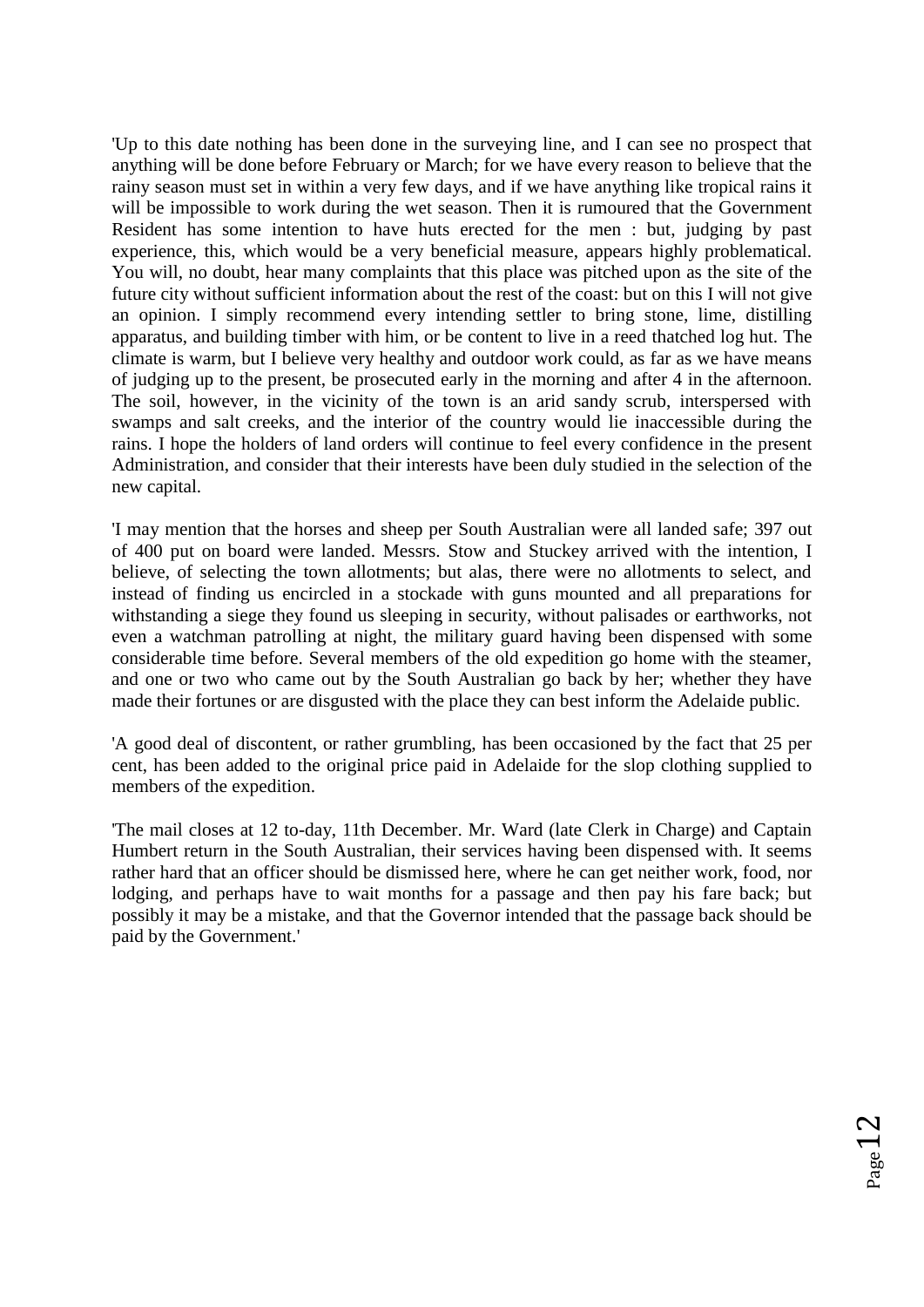Another correspondent has favoured us with the following letter:—

'Adam Bay, December 8, 1864.

'Dear Sir— With considerable difficulty I proceed to write you a few words, on the truthfulness of which you may rely as far as, human beings can be relied on. The vessel coming back by way of King George's Sound precluded me from keeping my engagement to send a telegram by way of Brisbane. You can make what public use you please of the facts I send you. I dare say you will be in possession of the facts, which are the most startling, such as the deaths of Mr. Boucaut and the cook of the Yatala; also of the affray at Chambers's Bay, where another native was killed. I just enumerate these in case any accident should have happened to the Beatrice.

'We anchored in Adam Bay, about a mile from the settlement on Escape Cliffs, on Monday, 5th instant, at 7.30 a.m., in seven fathoms of water, a coral reef being about midway between the vessel and shore. The passage was an exceedingly calm one, and would have been very pleasant had it not been for the indifference of the captain to the comfort of the passengers; so much was this the case that a statement of the state of things was drawn up to be forwarded to the Government, which was signed by nearly every one of the fore-cabin passengers. Salt provisions of the worst quality were served out to us in Moreton Bay, and continued to the end of the passage, notwithstanding some of the meat was taken to Mr. White in a state of decomposition, and his promise given that we should have one fresh meal every day as soon as the sheep were put on hoard. It was only varied by about five or six fresh meals.

'Everything here at present is in a state of confusion from our sudden though welcome appearance. As the camp has been so long without fresh meat, it was surprising to see the party looking so well. The report from the Doctor on the day of our arrival was 'No sick,' which Mr. Finniss assured me had been the report for some time past. I think, under the circumstances, this augurs well for the healthfulness of the site for the township. In fact, Mr. Finniss was the only person whose appearance was at all impaired, and he looked rather care worn ;and no wonder, considering the insufficiency and insubordination of his party, and the almost insurmountable difficulty he has had to contend with in deciding upon the sites for the port and township. He was kind enough to favour me with a seat in his boat the day alter we landed, which his men pulled to a place on the Adelaide River called 'The Narrows,' at the entrance to which is the selected site for the port. It is about six miles by water and four by land beyond the town ship. (The South Australian could have lain alongside there to discharge by placing a short stage from the mainland to the vessel. She would have done so, I think, had it not been for the want of coal. All the sheep and horses were landed safely by the boats, and the cargo was not much damaged, though some of the party have suffered serious loss through accident or the negligence of those engaged in landing the goods.) There could be a tramway laid down to the township. Mr. Finniss seems carefully to have weighed all the pros and cons, after careful consideration of other situations before arriving at his present conclusions. There can be excellent water obtained for miles round the township by easy sinking. This water, I do not hesitate to say, is decidedly good. (Perhaps you have got some in Adelaide by this time in the Beatrice.) The reports about the water containing copper are emphatically denied by Mr. Finniss, and he certainly ought to be a judge of the presence of that mineral. I have also been informed that the sheep brought by the Henry Ellis from being so much crowded, were quite destitute of wool. Some killed three months afterwards had upon them an average crop, if not more, and the quality was not in the least deteriorated. This is a very important fact, and ought to be widely circulated.